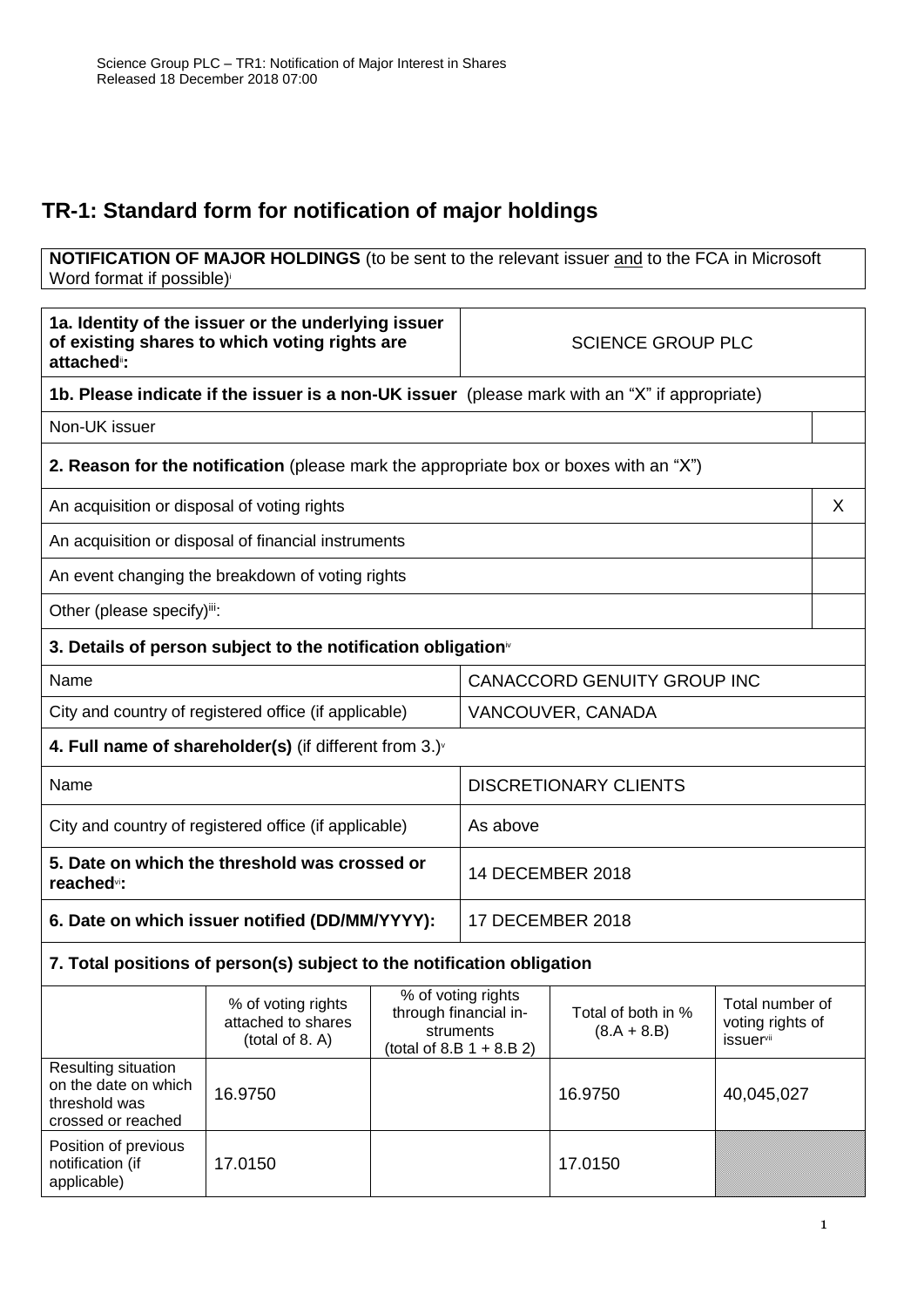## **8. Notified details of the resulting situation on the date on which the threshold was crossed or reached**viii

## **A: Voting rights attached to shares**

| Class/type of<br>shares<br>ISIN code (if possible) | Number of voting rightsix                                     |                                                                       | % of voting rights                                            |                                                                       |  |
|----------------------------------------------------|---------------------------------------------------------------|-----------------------------------------------------------------------|---------------------------------------------------------------|-----------------------------------------------------------------------|--|
|                                                    | <b>Direct</b><br>(Art 9 of Directive<br>2004/109/EC) (DTR5.1) | <b>Indirect</b><br>(Art 10 of Directive<br>2004/109/EC)<br>(DTR5.2.1) | <b>Direct</b><br>(Art 9 of Directive<br>2004/109/EC) (DTR5.1) | <b>Indirect</b><br>(Art 10 of Directive<br>2004/109/EC)<br>(DTR5.2.1) |  |
| GB00B39GTJ17                                       |                                                               | 6,797,629                                                             |                                                               | 16.9750                                                               |  |
|                                                    |                                                               |                                                                       |                                                               |                                                                       |  |
|                                                    |                                                               |                                                                       |                                                               |                                                                       |  |
| <b>SUBTOTAL 8. A</b>                               | 6,797,629                                                     |                                                                       | 16.9750                                                       |                                                                       |  |

| B 1: Financial Instruments according to Art. 13(1)(a) of Directive 2004/109/EC (DTR5.3.1.1 (a)) |                                        |                                         |                                                                                                        |                    |
|-------------------------------------------------------------------------------------------------|----------------------------------------|-----------------------------------------|--------------------------------------------------------------------------------------------------------|--------------------|
| <b>Type of financial</b><br>instrument                                                          | <b>Expiration</b><br>date <sup>x</sup> | Exercise/<br><b>Conversion Periodxi</b> | <b>Number of voting rights</b><br>that may be acquired if<br>the instrument is<br>exercised/converted. | % of voting rights |
|                                                                                                 |                                        |                                         |                                                                                                        |                    |
|                                                                                                 |                                        |                                         |                                                                                                        |                    |
|                                                                                                 |                                        |                                         |                                                                                                        |                    |
|                                                                                                 |                                        | <b>SUBTOTAL 8. B 1</b>                  |                                                                                                        |                    |

| B 2: Financial Instruments with similar economic effect according to Art. 13(1)(b) of Directive<br>2004/109/EC (DTR5.3.1.1 (b)) |                                                        |                                             |                                                     |                            |                    |
|---------------------------------------------------------------------------------------------------------------------------------|--------------------------------------------------------|---------------------------------------------|-----------------------------------------------------|----------------------------|--------------------|
| <b>Type of financial</b><br>instrument                                                                                          | <b>Expiration</b><br>$date^{\scriptscriptstyle\times}$ | Exercise/<br><b>Conversion</b><br>Period xi | <b>Physical or</b><br>cash<br><b>settlement</b> xii | Number of<br>voting rights | % of voting rights |
|                                                                                                                                 |                                                        |                                             |                                                     |                            |                    |
|                                                                                                                                 |                                                        |                                             |                                                     |                            |                    |
|                                                                                                                                 |                                                        |                                             |                                                     |                            |                    |
|                                                                                                                                 |                                                        |                                             | <b>SUBTOTAL</b><br>8.B.2                            |                            |                    |